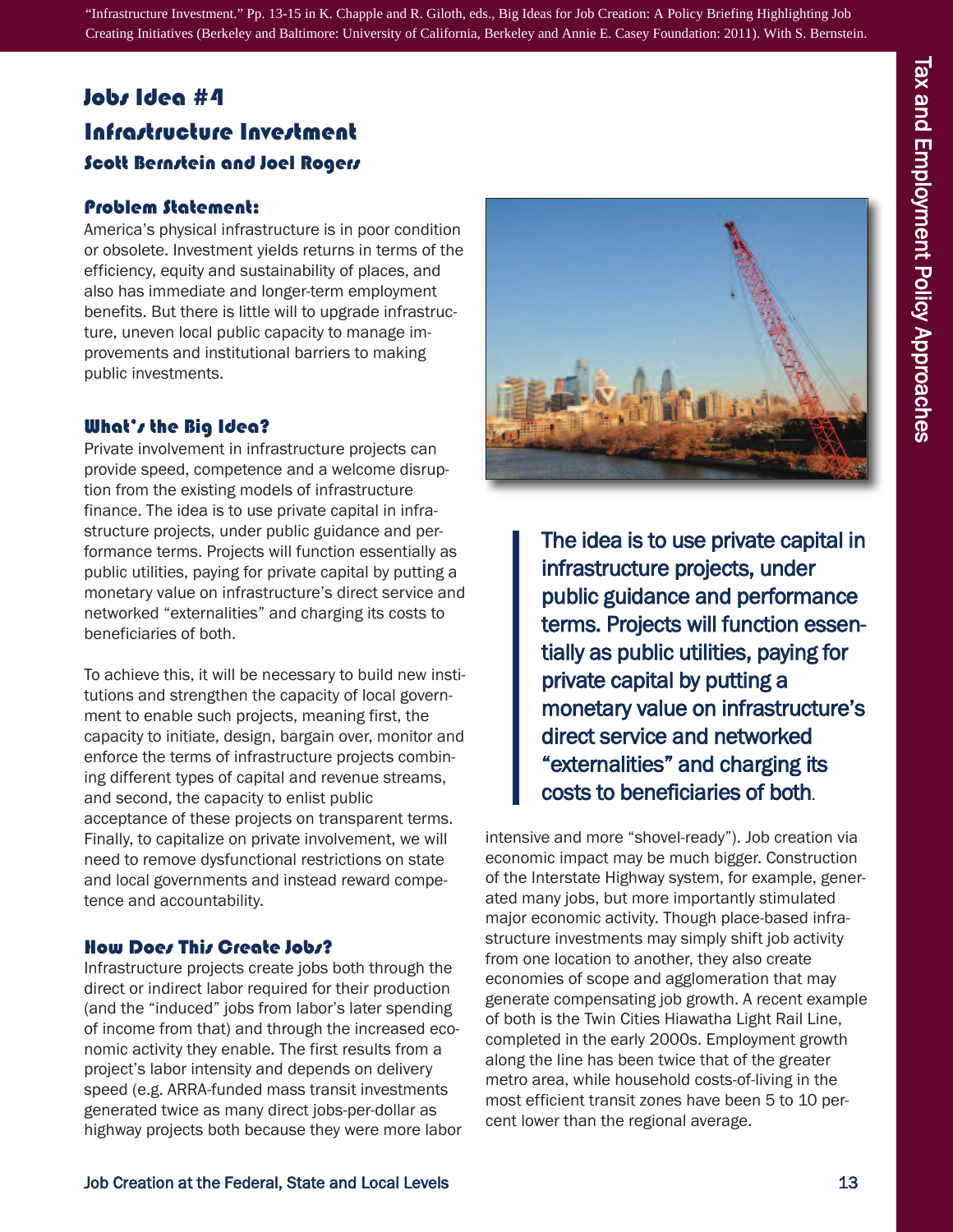Los Angeles and Chicago both have projects that use public authority, popular support, private capital and new local institutions to build high-road infrastructure.

## Case study a: La 30-10

*LA 30-10* is an ambitious effort to complete a mammoth upgrade of the city's transit system — with 12 new transit lines, 60 new stations and associated road improvements, at least 160,000 construction jobs covered by community benefit agreements guaranteeing targeted local hires, and high hopes for mixeduse, transit-oriented development — in a third the normal time.

Measure R, a 2008 county-wide ballot initiative, passed a dedicated 30-year half-cent sales tax which, over its full run, will cover the full costs of this project during its expected "business-as-usual" completion time. Accelerating that completion however, required more immediate capital. To raise it, LA first successfully competed for a credit enhancement grant from the U.S. Department of Transportation, enabling lower-cost financing; then successfully applied for a low interest loan from the federal government; and then created a new nonprofit entity to issue bonds for private investment, pledging the sales tax revenue of Measure R as security for revenue bonds on the first sub-project of the upgrade (a new light rail line connecting South Central LA to more job-rich parts of the region). LA has also asked federal authorities for help in reducing regulatory roadblocks to realizing LA 30-10's local hiring and other equity goals.

This model of federal-local government cooperation — getting public buy-in, sharing risk, working together to clear the regulatory underbrush, and making intelligent and equity-promoting use of private capital to leverage limited public funds — has prompted 120 cities to join LA in advocating for its use under the banner "America Fast Forward."

## Case Study B: Chicago Energy Savers

Chicago's *Energy Savers* program was created to provide one-stop information, contracting, and financing services for retrofitting older apartment buildings to reduce energy costs. Utilities, state and local government, and foundations together capitalized a revolving loan fund housed at a local community development financial institution, the Community Investment Corporation. The Center for Neighborhood Technology provides energy audit, contractor certification and management services.

In just two years, 6,342 apartments in 200 buildings were retrofitted, achieving a 30 percent utility bill reduction for less than \$2,500 per dwelling unit. An investment of \$15.8 million resulted in 170 direct construction and program jobs, or 10.75 jobs for every \$1 million invested. This performance helped the Chicago region successfully compete to manage Energy Impact Illinois, one of 41 local "Better Buildings" initiatives co-funded by the U.S. Department of Energy. Energy Impact then used its \$25 million federal award to leverage an additional \$125 million in private capital commitments.

In this model, everyone wins. Government gets high-performing, private-sector leverage; landlords and creditors get more stable rent and loan repayments; energy utilities avoid unnecessary capital expansion or purchases (which is why Illinois and other states have passed laws that help scale this model further); and community members get better jobs and lower energy bills.